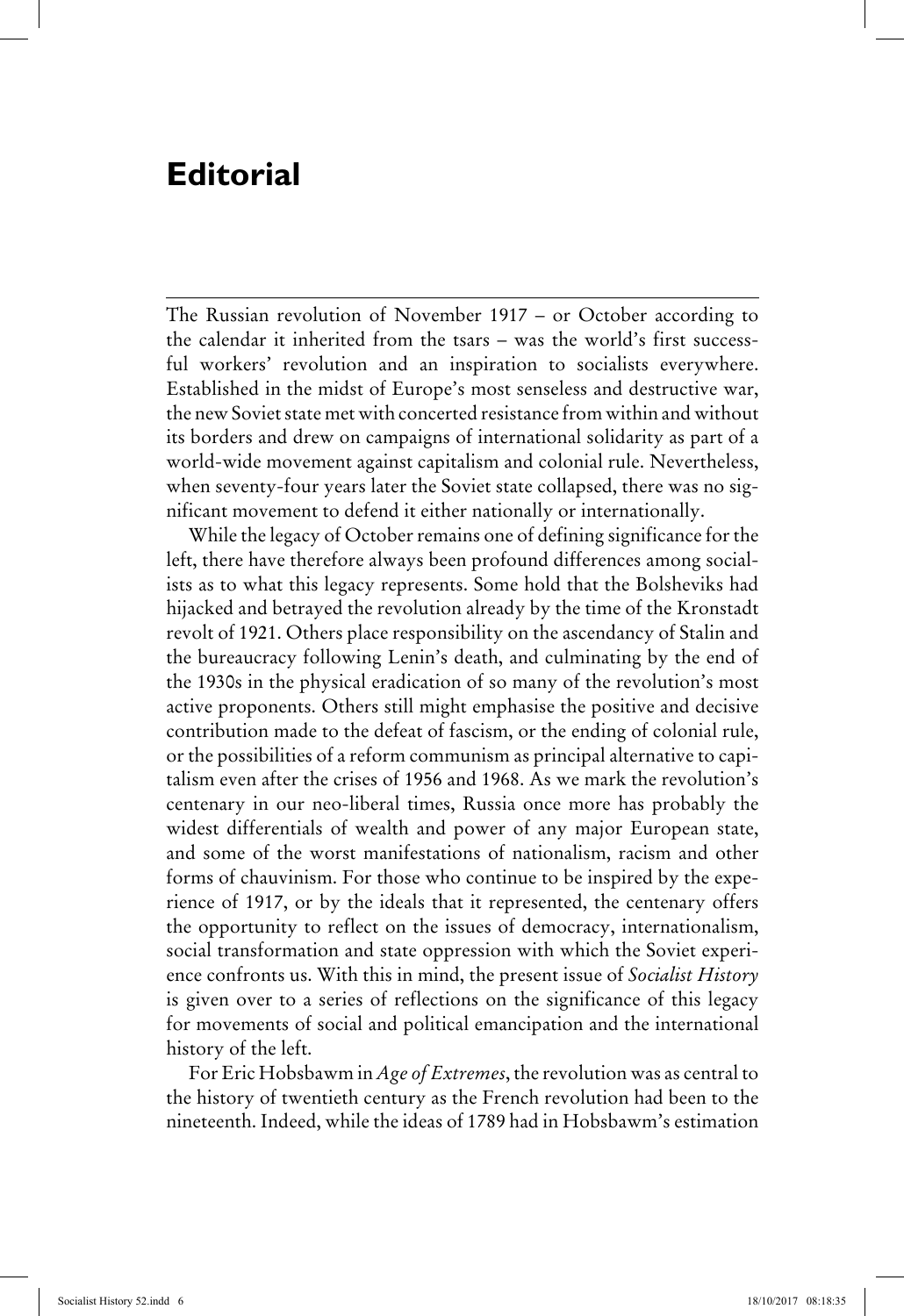proved more durable in the long run, 1917 had had the far greater practical consequences and its repercussions were both more profound and truly global in their reach.1 Among the most seemingly unambiguous legacies were the Soviet state itself, and the socialist states that followed in its image, and the decades-long division of the international labour movement that followed the establishment in 1919-20 of the Communist International (or Comintern). What nevertheless makes this such a multi-faceted and contestable legacy is not just the scope and longevity of these institutions, but the fact that October as their founding moment of insurgency could both legitimise them and provide the yardstick by which to measure their degeneration. The legacy of October might be the act of revolution itself, and the example of how states and social systems can be overturned from below. It might go beyond the revolution that did actually happen, which turned out to be a national one, to include the world revolution which did not, but for which (as Hobsbawm clearly saw) it was intended as the catalyst. For loyalist communists almost to the end, it might even encompass the whole course of Soviet history; for it was for many years axiomatic for those of Hobsbawm's generation that no meaningful distinction could be drawn between the initial emancipatory act of revolution and the party, state and world-wide movement which embodied it.

Still in 1927, Nikolai Bukharin, who for the time being headed the Comintern, located the Russian revolutions of 1917 within an ongoing revolutionary process which he detailed through a dozen or more such landmarks that included Finland 1918, Hungary 1919, Italy 1920, Syria and Morocco 1925, and Germany during the distinct flashpoints of 1918, 1921 and 1923. As reproduced in the British *Labour Monthly*, the Russian epithet October, synonymous with the revolution despite the calendar's modernisation, was even rendered as the November revolution, as if to assimilate it into this wider revolutionary process.2 Nevertheless, it was clear even in 1927 that the regime's massive tenth-anniversary celebrations encapsulated a shift in emphasis to what was essentially projected as a national revolution, even if one of international significance – as symbolised by the establishment internationally of Soviet friendship societies. By the fifteenth anniversary in 1932, the *Labour Monthly*'s approved formulation was 'Fifteen years of Soviet power', which henceforth became conventional – as in R. Page Arnot's contribution in the catastrophic year of 1937, 'Twenty years of Soviet power'.3

Arnot also published that year a *Short History of the Russian Revolution*, which as a matter of course, was purely Russian-focused and included the entire twenty years of post-revolutionary developments.<sup>4</sup> For communists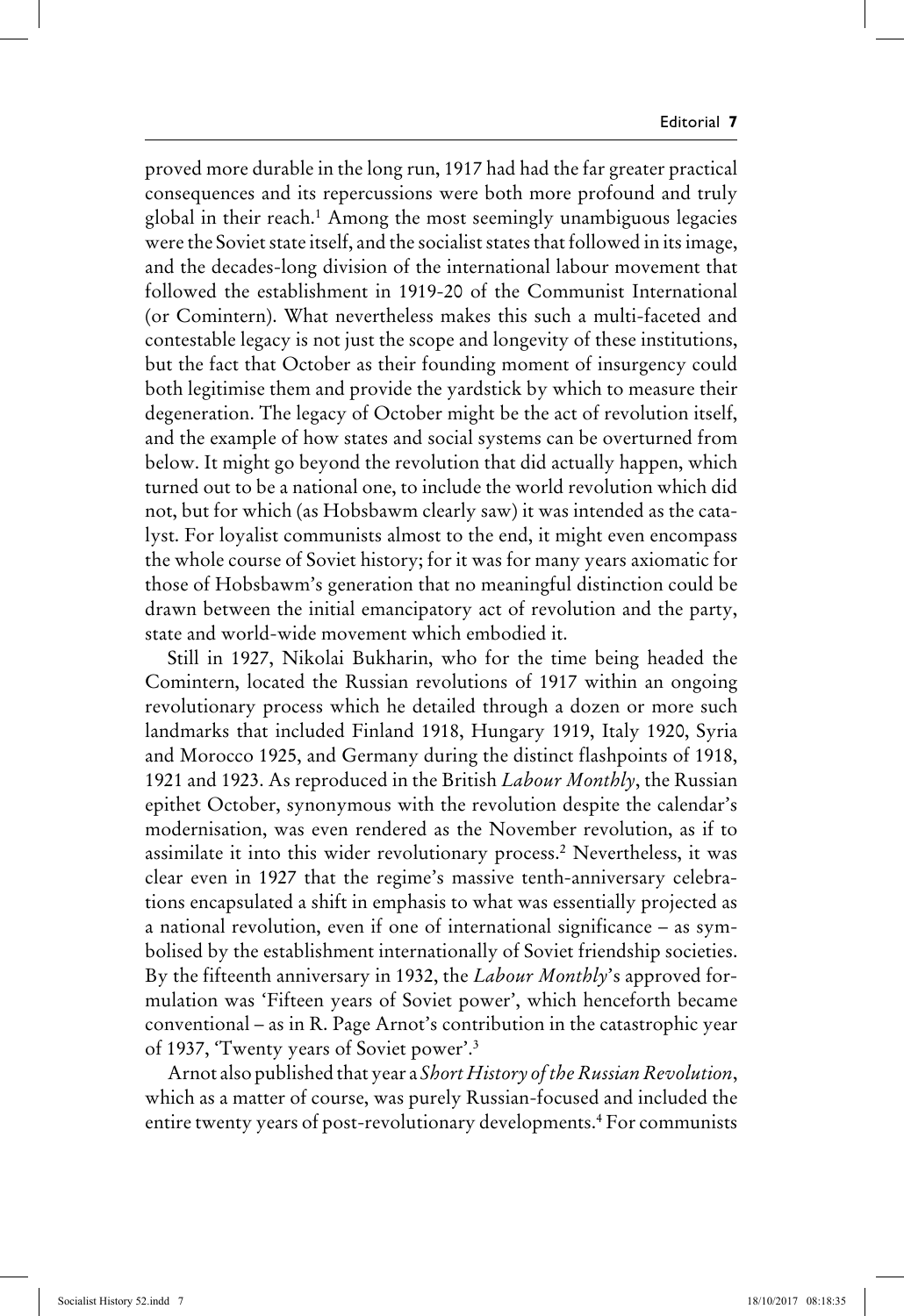like Arnot, the equation of the revolution with the current Soviet state was an article of faith, and one of the non-negotiable tenets of their Stalinist world-view. Nevertheless, in that same year of 1937, Trotsky, albeit with a very different purpose, also recognised the connection with 1917 in publishing *The Revolution Betrayed*, while Victor Serge with similar intent lamented what he called the destiny of a revolution.<sup>5</sup> It might therefore be thought something of a retreat into revolutionary nostalgia that Tariq Ali could this year list the top ten books on the Russian revolution without indicating any item that goes beyond the civil war period. Indeed, the inclusion of Franco Venturi's marvellous *Roots of Revolution* might even give the impression of a revolution that had causes that mattered, but no consequences.<sup>6</sup>

It is a truism that liberals remembering the French revolution wanted 1789 without 1792 or 1793. One hesitates to draw the analogy with those who can acknowledge so expansively Bolshevism's impact on culture or ideas, but draw back from the immediate sequel in the society that it had set out to reshape.<sup>7</sup> But if 1937 was not the inevitable corollary of 1917 – and it was not – then it is all the more important in a journal of socialist history to understand how what need not have happened nevertheless did happen. For if even Stalin's USSR could enthuse and inspire such commitment internationally, what, as Serge asked in his book, 'would the radiating force have been of a USSR that was genuinely sovietic, truly socialistic, in which human dignity would be revealed as superior to what it is in the older countries …?'8

If the legacies of October were absolutely of the scope that Hobsbawm indicated, they therefore confront us with some of key historical issues of the entire twentieth century from the standpoint of the left. Among these issues one might instance the role of party, attitudes to the state, the uses and abuses of political violence, conflicting notions of democracy, the role of law and socialist ethics, the challenges of religion, ethnicity and national identity, and a whole gamut of questions to do with socialist strategy and political agency. Hobsbawm himself could not have done justice to these issues within the word limits we imposed to be able to include as wide a range of contributors as was consistent with their having some reasonable scope to develop their arguments.

There was no point, within these constraints, in attempting a general rehearsal of these themes, and we therefore left it to the contributors themselves to decide how narrowly or broadly they wished to define the October revolution, and on which aspects of this experience they wished to focus. Again with a view to the word limits, we specifically asked for